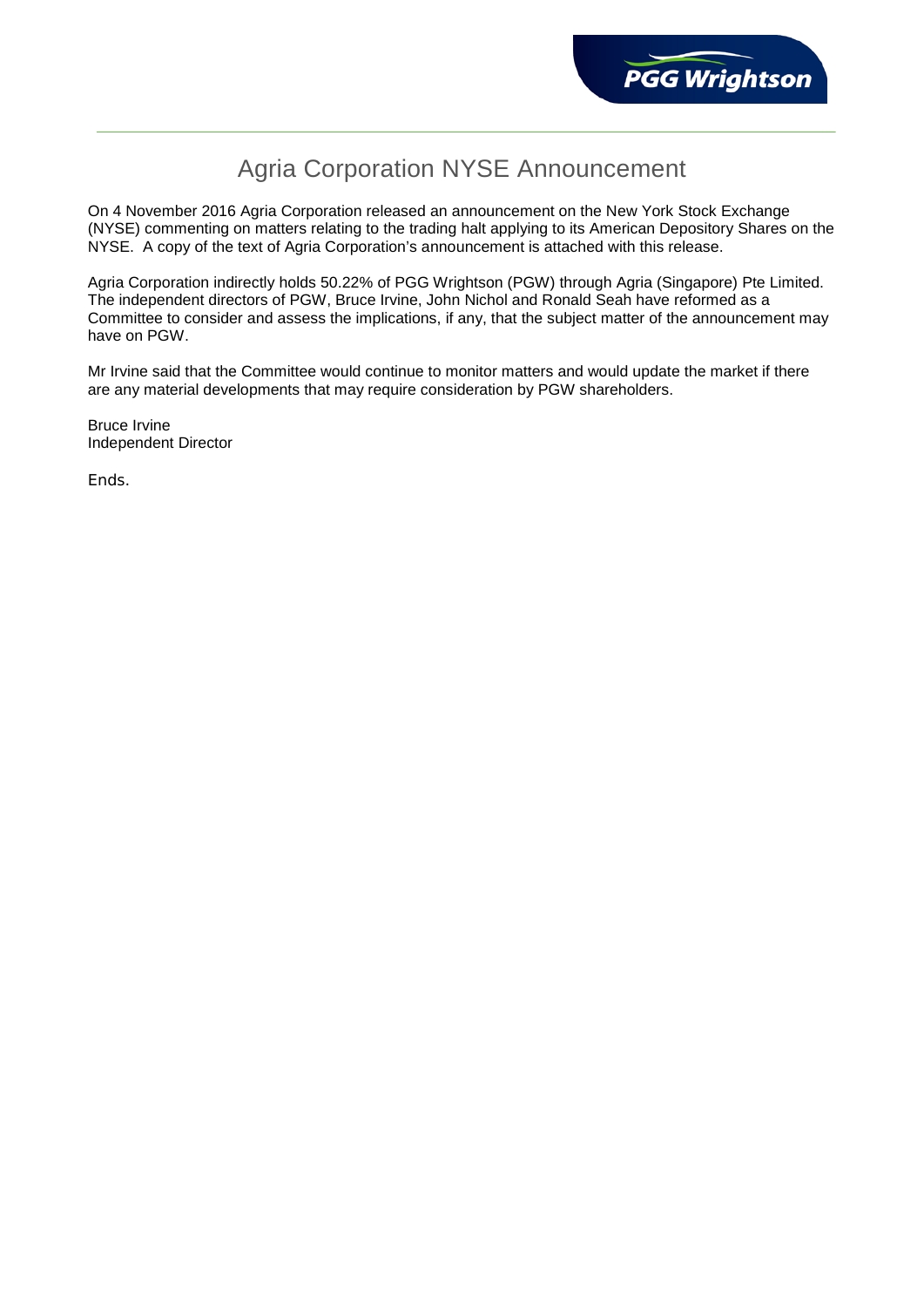## **Agria Comments on Trading Halt**

AUCKLAND, NEW ZEALAND--(Marketwired - Nov 4, 2016) - Agria Corporation ("Agria" or "the Company"), today announced that it received a letter from the New York Stock Exchange ("NYSE"), on November 3, 2016 (the "Letter"), informing the Company that the NYSE has determined to commence proceedings to delist the American Depositary Shares ("ADSs") of Agria from the NYSE. Trading of the Company's ADSs was suspended on November 3, 2016.

Prior to the notice of commencement of proceedings to delist the Company's ADSs, the Company received a request for information from the NYSE on July 13, 2016 in connection with a review of the Company's compliance with the NYSE's minimum price requirements and trading activity. The Company has been, and will continue to, work with the NYSE in responding to its request for information.

According to NYSE, the determination to delist the Company was based on an investigation conducted by NYSE Regulation, which uncovered evidence demonstrating that the Company and its management engaged in operations contrary to the public interest and not in keeping with sound public policy pursuant to Section 802.01D of the Listed Company Manual. NYSE stated that it identified evidence indicating that the Company (i) through a top executive and other intermediaries engaged in trading intended to artificially inflate Agria's stock price, including to improperly avoid having the Company delisted for failing to comply with NYSE's continued listing standards requiring companies to maintain an average stock price of at least \$1.000 per share over a consecutive thirtyday trading period; and (ii) provided incomplete, misleading, or false information in connection with investigations related to these issues.

The Company is in the process of obtaining additional information about the circumstances of the NYSE allegations and considering additional options, including filing an appeal to the Committee of the Board of Directors of the NYSE challenging the commencement of delisting proceedings.

In addition, on December 23, 2015, the Company received a subpoena from the United States Securities and Exchange Commission ("SEC") in connection with a non-public investigation. The SEC's subpoena is focused on, among other things, Agria's historic and ongoing business operations in China. The subpoena advised that the existence of the investigation should not be construed as an indication by the SEC or its Staff that the Company or any of its officers or directors had violated any of the federal securities laws. The company is cooperating with the SEC's investigation.

## *About Agria Corporation*

*Agria (NYSE: GRO) is a global agricultural company with three principal business segments: Seed and Grain; Crop Protection, Nutrients and Merchandise; and Rural Services. The Seed and Grain segment is engaged in research and development, production and sale of a broad range of seed products and trading of seed and grain products globally. The Crop Protection, Nutrients and Merchandise segment operates an extensive chain of retail stores that supply farm input materials. The Rural Services segment provides livestock trading, wool trading, irrigation and pumping, real estate agency and other agriservices. For more information about Agria Corporation, please visit www.agriacorp.com.* 

## *Safe Harbor Statement:*

*This announcement contains forward-looking statements. These statements, including the management's commentary, are made under the "safe harbor" provisions of the U.S. Private Securities Litigation Reform Act of 1995. These forward-looking statements can be identified by terminology such as "will," "expects," "anticipates," "future," "intends," "plans," "believes," "estimates," "confident" and similar statements. Agria may also make written or oral forward-looking statements in its periodic reports to the U.S. Securities and Exchange Commission on Forms 20-F and 6-K, etc., in its annual report to shareholders, in press releases and other written materials and in oral statements made by its officers, directors or employees to third parties. Statements that are not historical facts, including statements about Agria's beliefs and expectations, are forward-looking statements. Forward-looking statements involve inherent risks and uncertainties. A*